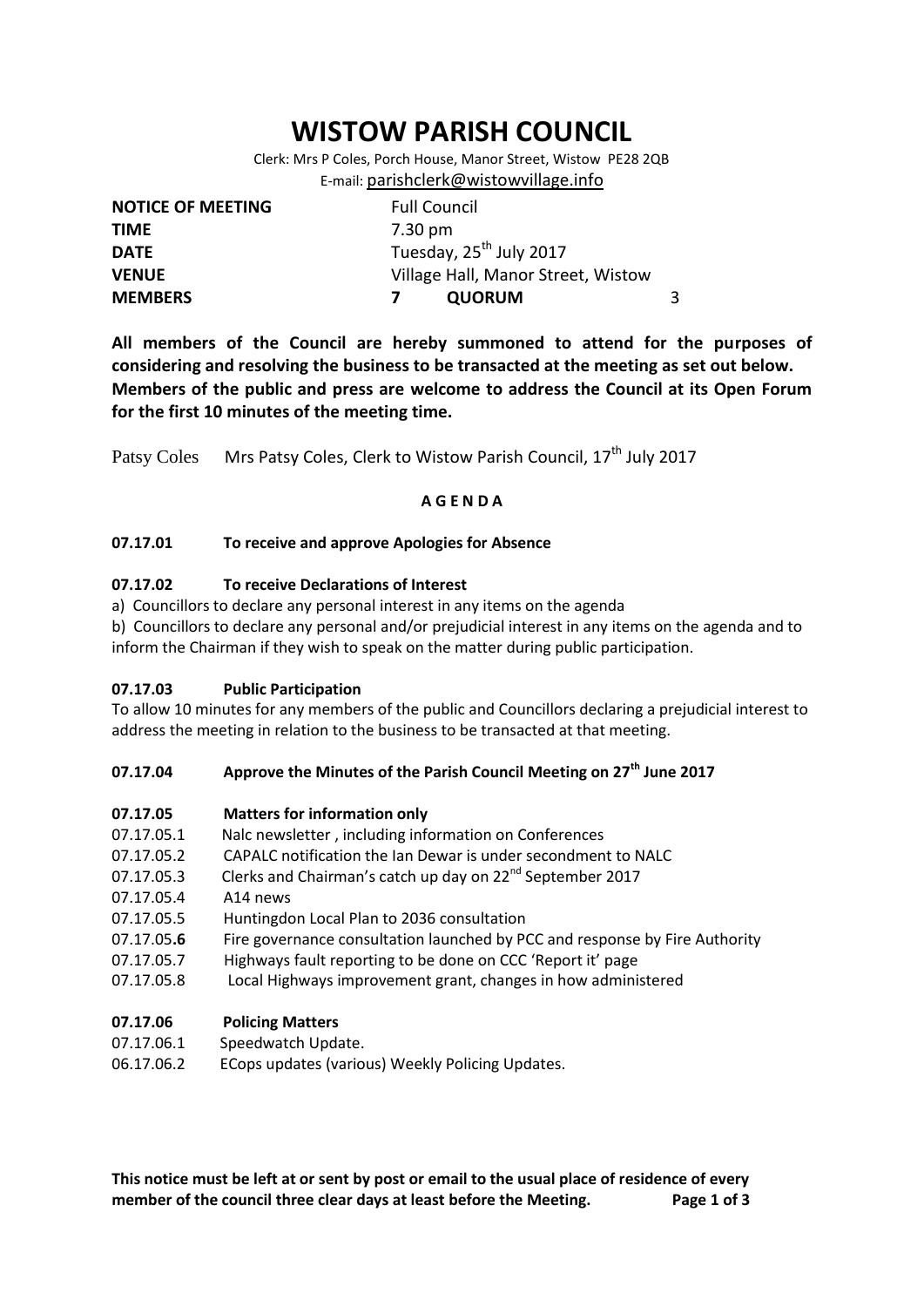## **Page 2**

**07.17.07 To receive reports from County and District – Mr T Rogers, Mr P Bucknell and Mrs J Tavener**

## **07.17.08 Finance**

|          | a) to approve the Financial Statement and Cashflow for July<br>b) to approve payment of following amounts: |                     |
|----------|------------------------------------------------------------------------------------------------------------|---------------------|
|          | Clerks salary and expenses                                                                                 | £231.56             |
|          | CGM grass cutting                                                                                          | £600.00 but queried |
|          | Outreach training for JCC                                                                                  | £ 30.00             |
| 07.17.08 | Income for July:                                                                                           |                     |
|          | £56.25 Textile credits                                                                                     |                     |

## **07.17.09 Correspondence**

07.17.09.1 Letter regarding Replacement of Dog Control Orders with a Public Space Protection Notice.<br>07.17.09.2 Letter from the executors of the estate of Lorna Redington, advising us of a bequest of

£1000.

## **07.17.10 To consider any Planning Applications received and planning related issues**

06.17.10.1 17/01351/TREE T1 Horse Chestnut, due to weak compression fork, reduce height of 3m and 1m lateral reduction to reduce wind forces, replace bracing. 5 Parsonage Street 07.17.10.2 17/01479/TREE Horse Chestnut – raise crown to approximately 3 m from ground level around the whole tree, reduce the branches to 1.5m clearance around the neighbours garage and remove dead branches. The Thatched Cottage Church Street

# **07.17.11 Highways Report/Traffic Matters**

- 07.17.11.1 MVAS installation
- 07.17.11.2 Information from CCC on road works events
- 07.17.11.3 Any outstanding highways issues

# **07.17.12 Maintenance Issues**

07.17.12.1 Playground – update, Mr Carter and Mr MacInnes.

- 07.17.12.2 Playground rota/risk assessment forms, May , Mr Leigh,
- July, Mr Carter, August Mrs Emery and September Mr Waller
- 07.17.12.3 Mr Burton was asked to pollard the lime trees, cut the playground hedge and attend to the fallen bough, and quote for repair of the steps at the church yard.

# **07.17.13 Administration Matters**

| 06.07.13.1 | No quote has been received from BBLL for PC 11 but one has been received for Mill |
|------------|-----------------------------------------------------------------------------------|
| Road.      |                                                                                   |
| 07.17.13.2 | Various policies need to be reviewed and, if required, adopted as follows:        |
|            | Health and Safety, Emergency Plan, Grant Awarding, Freedom of Information         |
| 07.17.13.3 | Cambs ACRE renewal due at £54.00                                                  |

**This notice must be left at or sent by post or email to the usual place of residence of every member of the council three clear days at least before the Meeting. Page 2 of 3**